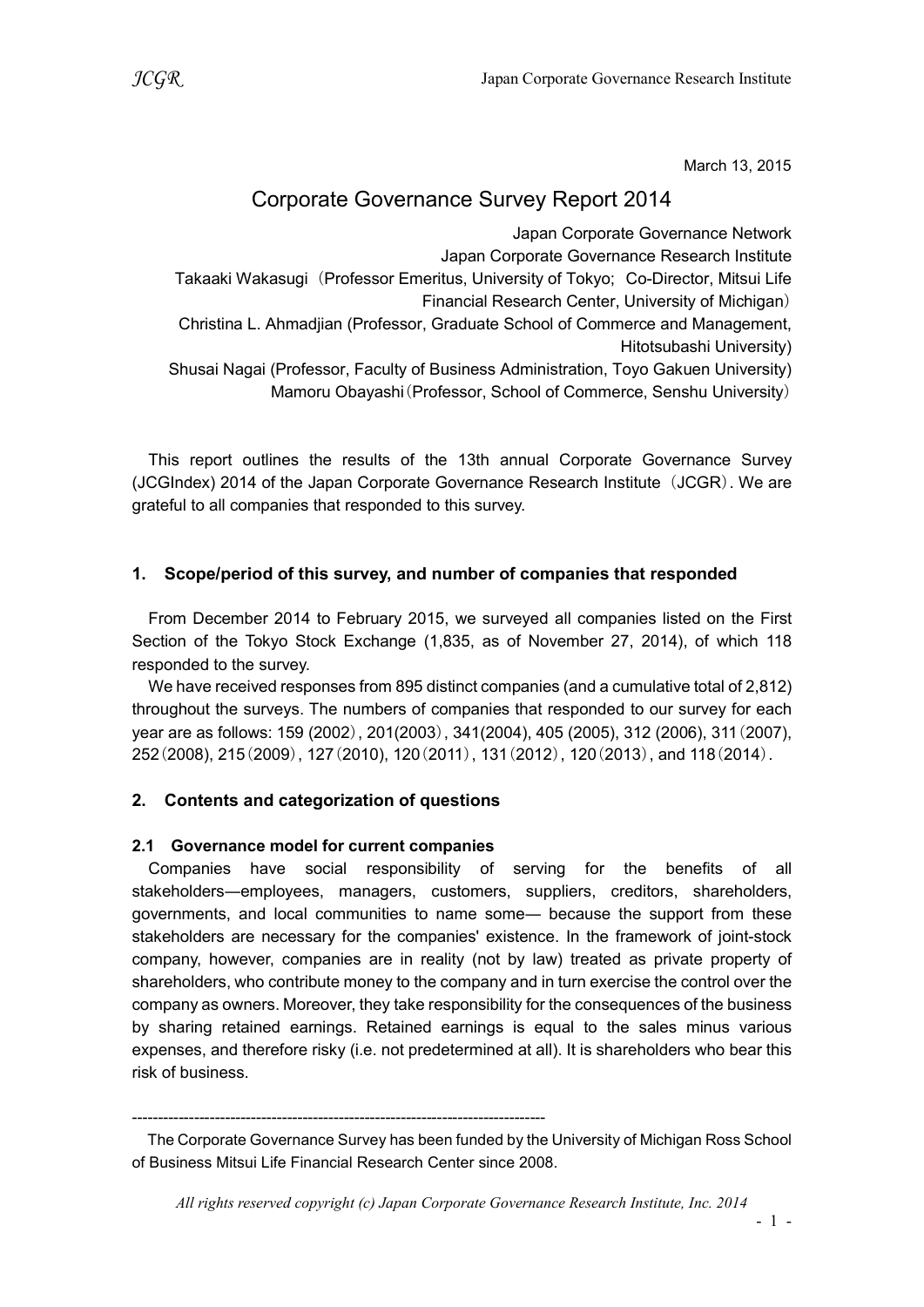However, shareholders do not directly participate in management, because joint-stock companies adopt separation of ownership and management. They instead elect directors at the shareholders' meeting and entrust the management to the board of directors. In the form of electing directors who realize business execution (in another word, management) in line with shareholders' interests, shareholders control companies. That is what governance by shareholders means. Meanwhile, board of directors selects representative directors (in companies with board of corporate auditors) or executive officers (in companies with committees) to entrust business execution. In doing so, directors steer executive officers (or representative directors) to the management in line with shareholders' interests. That is governance by board of directors, a substitution for governance by shareholders.

To ensure the effective governance by board of directors, those who are independent from executive officers and other stakeholders are selected as independent directors, who are the sole constituent of nominating committee, compensation committee and audit and supervisory committee. The nominating committee chooses the competent directors, who as members of board of directors select competent executive officers. The compensation committee sets up performance-linked incentives to provide an incentive for good management to executive officers. The audit and supervisory committee monitor the management to ensure impartial and effective management.

This best practice of separating governance and management by promoting good use of independent directors has spread to the world in the last quarter century. Although directors used to simultaneously serve as executive officers all over the world, it is now the global understanding that directors should be separate from executive officers against the backdrop of fierce competitive environments of globalization and innovation. Under this model of separation, board of directors should be centered on independent directors and focus on governance to bring about good management from executive officers, who are selected by board of directors and entrusted with management.

Here, the board of directors is tasked with nomination, compensation, and audit functions for the effective governance. It selects competent executives through its nomination function. It exercises the compensation function of providing an incentive for goal-oriented management to executive officers in the form of performance-linked compensation system. Furthermore, the function of auditing the management's business execution is indispensable to fulfill the current needs of compliance. Executives establish the management system under the governance by board of directors to pursue profit through business operations and then distribute the profit to shareholders.

#### 2.2 Contents and categorization of questions

Based on the model described above, JCGIndex Survey's questions are comprised of the following 7 parts:

- Part I Performance targets, leadership of CEO7 questions
- Part Ⅱ Efforts on corporate governance 4 questions
- PartⅢ Board of directors 34 questions
- PartIV Management system 10 questions
- Part V Evaluation of management, compensation system 3 questions
- PartⅥ Management of consolidated subsidiaries 2 questions
- PartVII Communication with shareholders 8 questions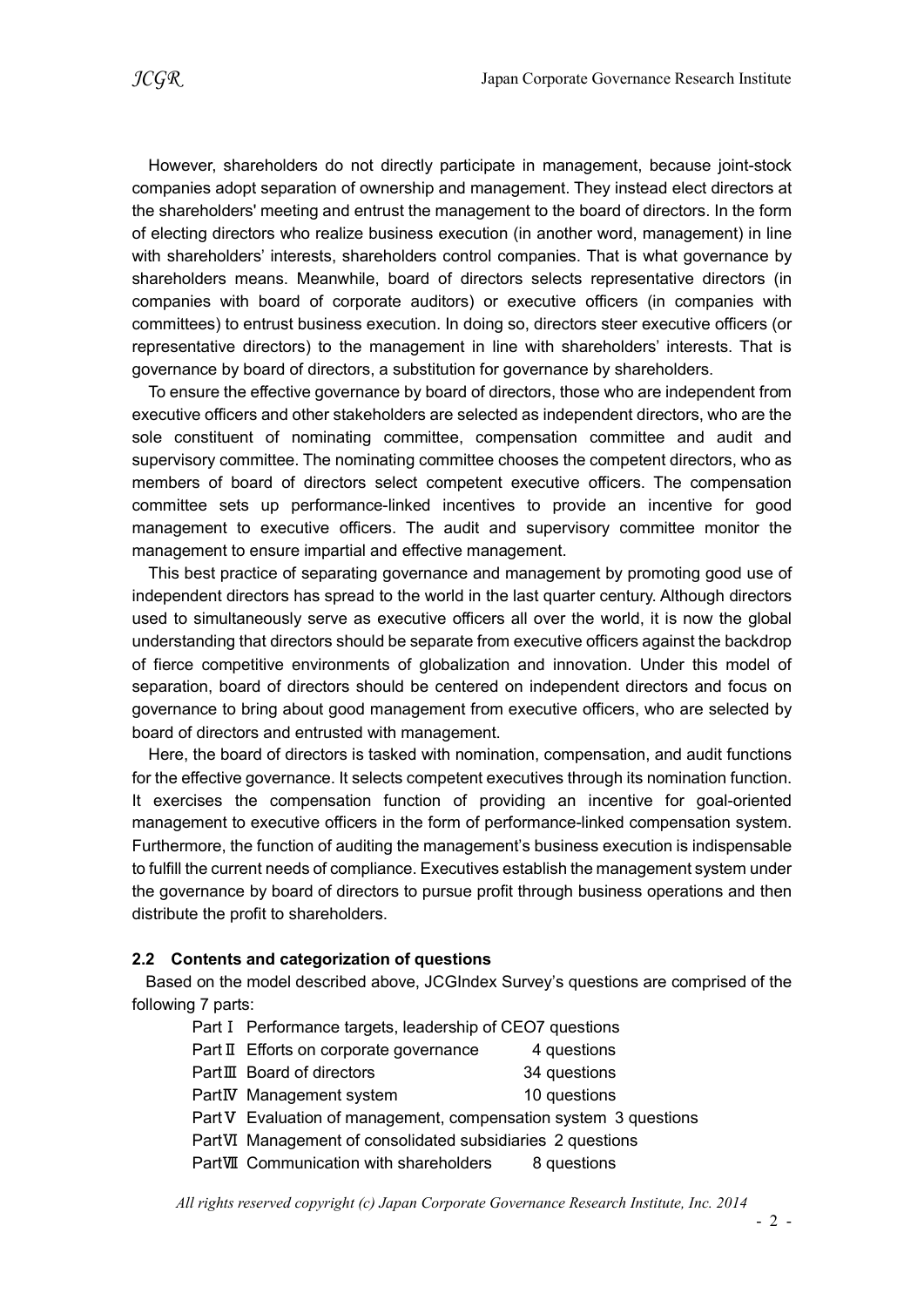These 68 questions in total are recategorized into 4 categories to calculate sub-scores for each category. Each category represents the following perspective:

- Category Ⅰ Performance targets and structure of responsibilities of management Based on Part I and Part II
- Category Ⅱ Functions and composition of board of directors Based on PartⅢ
- Category Ⅲ Executive management structure of top management Based om PartIV, Part V and PartVI
- Category Ⅳ Communication with shareholders and transparency Based on PartⅦ

Categories Ⅰ and Ⅱ are related to corporate governance system, and Ⅲ and Ⅳ are about corporate management system. Although it is possible to value the corporate governance through Categories Ⅰ and Ⅱ alone, Categories Ⅲ and Ⅳ are incorporated into JCGIndex, based on the belief that good management system is established under the good governance system.

# 3. Distribution of JCGIndex

The results of JCGIndex for the 118 companies that responded to our survey in 2014 turned out as the graph in the below shows. This time, we made major changes to take the recent developments in corporate governance into account, for example by adding a large number of questions on board of directors. Therefore, each category's weight is different from 2013.

The mean JCGIndex increased to 49.66 from 49.01 of 2013, while the standard deviation decreased to 12.30 from the previous 15.00. The maximum JCGIndex in 2014 saw an increase to 83 from 78 in 2013, and the minimum also increased to 17 from 14.



Mean:49.66 Standard deviation:12.30

All rights reserved copyright (c) Japan Corporate Governance Research Institute, Inc. 2014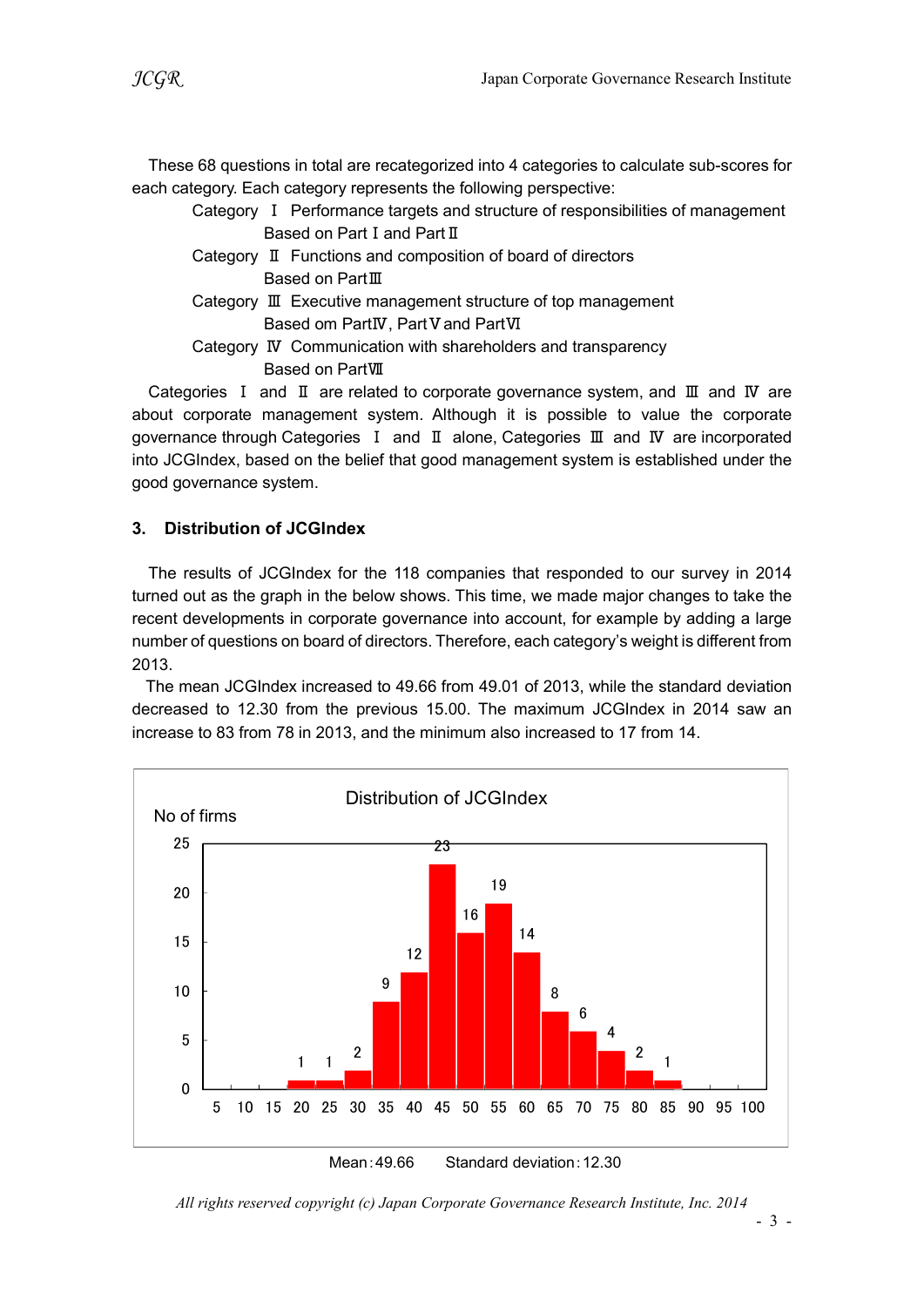#### 4. Category scores and achievement rates

To clarify the companies' performance for each category having different weight, the table below converts the mean figure into achievement rate in percentage. The table also contains JCGIndex and the previous year's results (in parentheses) just for reference。

Just as the same as the previous surveys, the achievement rates of Categories  $I$  and  $II$ for corporate governance remain still low. This clearly implies the overall inadequacy of Japanese corporate governance but could be also interpreted that management reforms are preceding in Japanese companies. Nonetheless, the achievement rates for Categories Ⅲ and Ⅳ are still not sufficient (both around 61%), which might attest "no good governance, no good management."

As corporate governance reforms in the framework of Abenomics are raising awareness toward outside directors' roles in the board of directors, we increased the questions in Category Ⅱ from the previous survey. As a result, the weight of Category Ⅱ doubled from 2013, while the weight of Category Ⅲ halved.

| <u>Oub-Scores and achievement rates by category</u> |                                       |               |             |                                  |  |
|-----------------------------------------------------|---------------------------------------|---------------|-------------|----------------------------------|--|
|                                                     | Category                              | Weight<br>(A) | Mean<br>(B) | Achievement<br>rate<br>(B) / (A) |  |
|                                                     | Performance targets and structure of  | 22            | 10.00       | 45.5%                            |  |
|                                                     | responsibilities of management        | (29)          | (13.00)     | $(44.8\%)$                       |  |
|                                                     | Functions and composition of board    | 46            | 20.2        | 43.9%                            |  |
| Ш                                                   | of directors                          | (26)          | (8.45)      | (32.5%)                          |  |
| Ш                                                   | Executive management structure of     | 24            | 14.6        | 60.8%                            |  |
|                                                     | top management                        | (25)          | (14.09)     | $(56.4\%)$                       |  |
| IV                                                  | Communication<br>with<br>shareholders | 8             | 4.9         | 61.3%                            |  |
|                                                     | and transparency                      | (20)          | (13.48)     | $(67.4\%)$                       |  |
| <b>JCGIndex</b>                                     |                                       | 100           | 49.7        |                                  |  |
|                                                     |                                       | (100)         | (49.01)     |                                  |  |

#### Sub-scores and achievement rates by category

\*Results in 2013 are in parentheses.

#### 5. Distribution of category scores

Below are tables for distribution of sub-scores by category. CG1, CG2, CG3 and CG4 stand for sub-scores for each category. These four constitute the JCGIndex.

Although the distribution of the JCGIndex forms more like a bell curve, those of the subscores do not. That is probably because the number of samples is small. In past surveys with larger numbers of respondents, the distributions of the sub-scores were closer to bell curves than this time. Here, the empirical fact that a variable influenced by various factors forms a standard distribution is verified.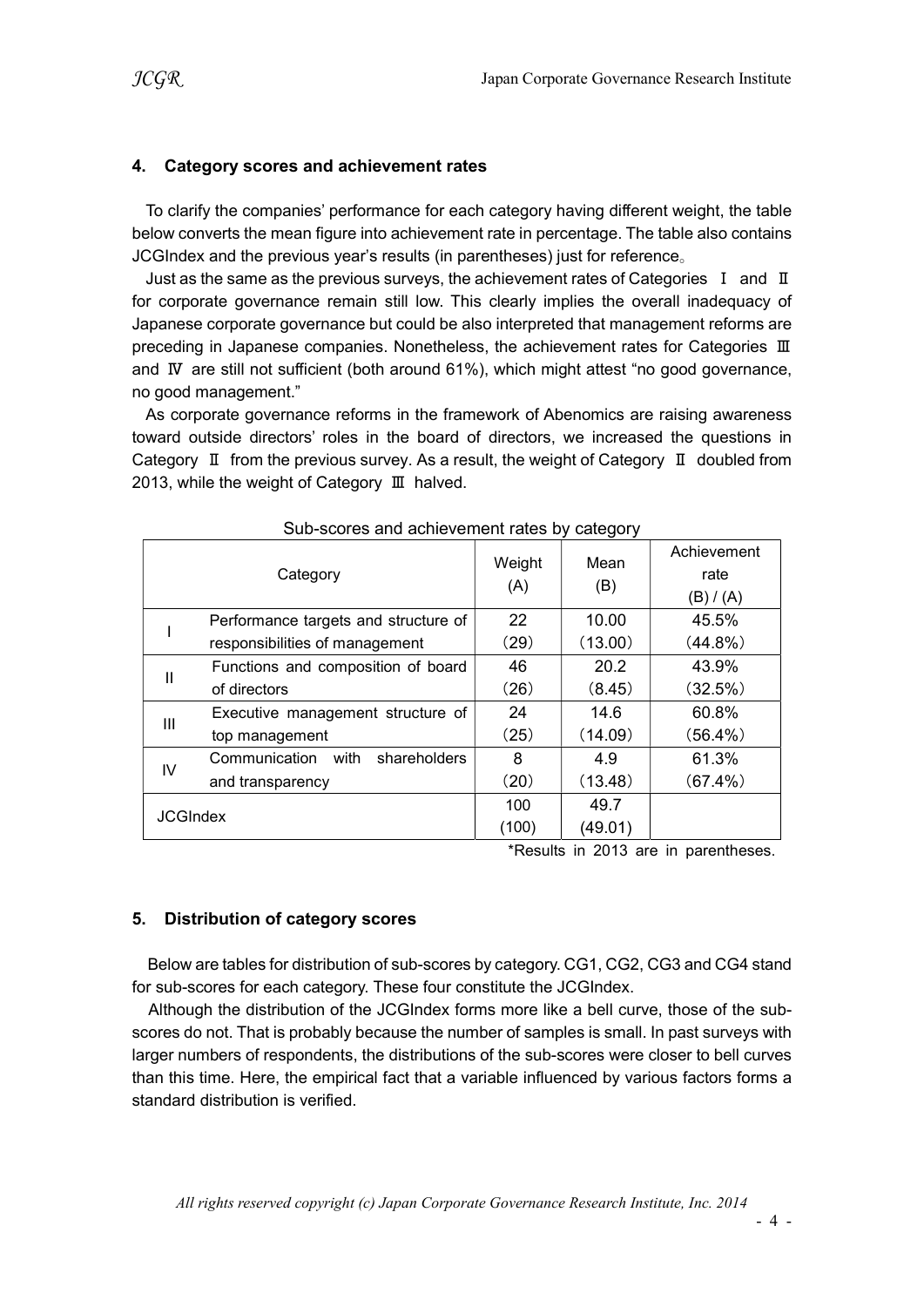

Category Ⅰ Performance targets and structure of responsibilities of management

Category Ⅱ Functions and composition of board of directors



Mean:20.2 Standard deviation:6.68

All rights reserved copyright (c) Japan Corporate Governance Research Institute, Inc. 2014

- 5 -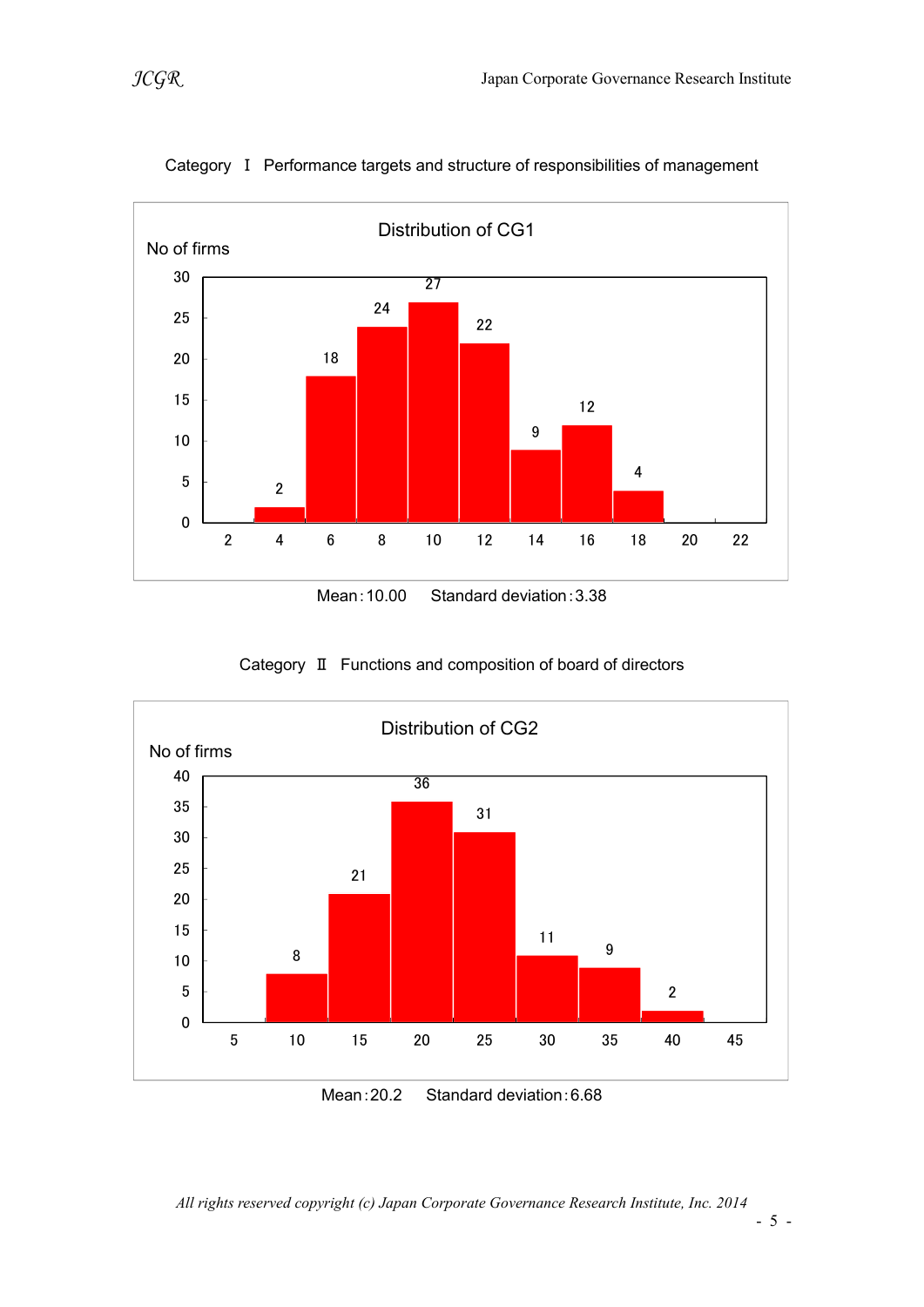



Category Ⅲ Executive management structure of top management

Mean:14.6 Standard deviation:3.34





mean:4.9 Standard deviation:1.52

All rights reserved copyright (c) Japan Corporate Governance Research Institute, Inc. 2014

- 6 -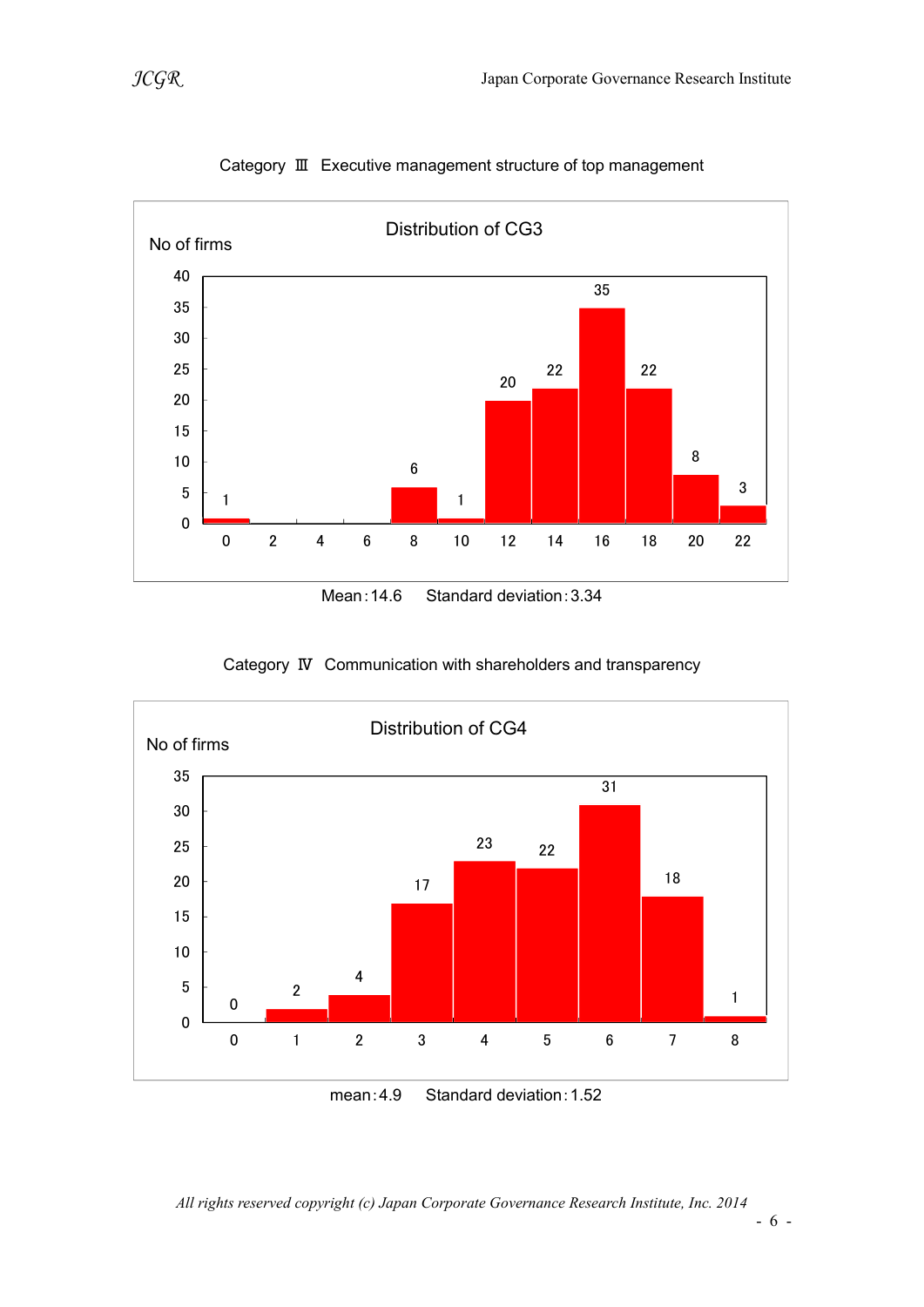### 6. Descriptive statistics values JCGIndex and sub-scores

|                 | mean  | Standard | median | Mode | Standard  | Min | Max |
|-----------------|-------|----------|--------|------|-----------|-----|-----|
|                 |       | error    |        |      | deviation |     |     |
| <b>JCGIndex</b> | 49.66 | 1.1      | 49.5   | 58   | 12.30     | 17  | 83  |
| Category        | 9.96  | 0.3      | 10     | 10   | 3.38      | 4   | 17  |
| Category II     | 20.15 | 0.6      | 20     | 18   | 6.68      |     | 39  |
| Category III    | 14.61 | 0.3      | 15     | 15   | 3.34      | 0   | 22  |
| Category IV     | 4.94  | 0.1      | 5      | 6    | 1.52      |     | 8   |

Descriptive statistics of JCGIndex and Category scores are as follows.

# 7. Trend of the distribution of JCGIndex

The trends of mean, maximum and minimum in the past 13 surveys for JCGIndex are presented in the table below.



It should be noted that the figures for each year cannot be simply compared to those for another, because the samples change year by year. Furthermore, questions and proportions were modified in 2006 and 2013, and proportions alone moderately changed in 2009. Major changes were even made in 2014 as explained above. Still, very gradual increase in JCGIndex is observed.

Even if only a couple of companies achieve JCGIndex of the maximum or near level, the maximum decreased in the period from 2006 to 2011 and then has been on the upward trend, which can be largely attributable to the changes in questions and proportions.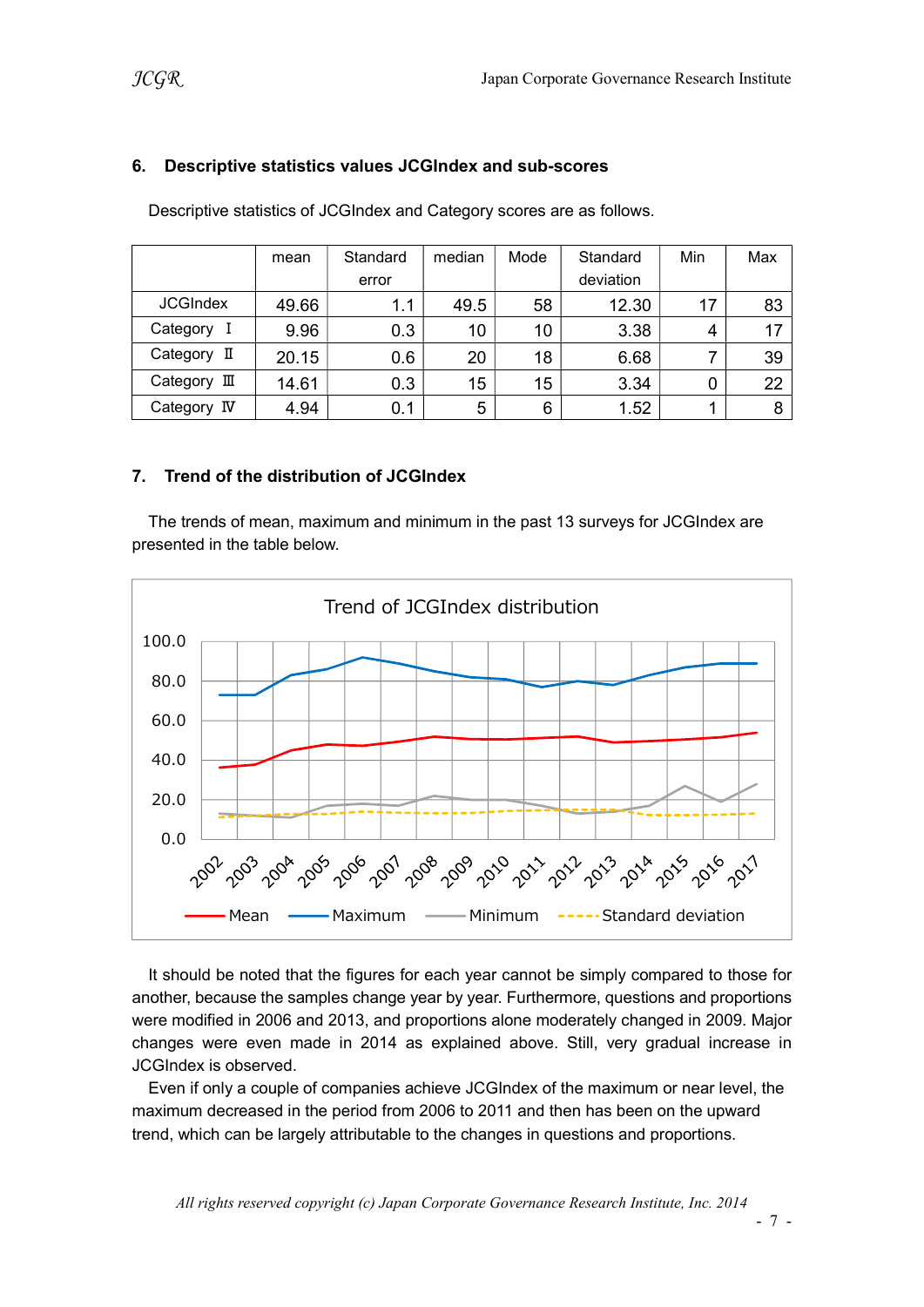### 8. Trend of Achievement Rate of Category Scores

Achievement rates by category show a similar trend with JCGIndex. While the rates for Category Ⅰ are flat for 13 years, the other categories see the rate increase until 2006 and remain flat afterward. Fluctuation within some ranges should be as a result of the change in questions and proportions.

It is significant that the achievement rates for the management categories of Ⅲ and Ⅳ (around 60%) constantly exceed those for the governance categories of Ⅰ and Ⅱ (around 40%) throughout the surveys. That is a clear indication that governance systems are far less developed than managements systems.



#### 9. Correlations among sub-scores and JCGIndex

The table below shows correlation coefficients between categories and between a category and JCGIndex. Not only are the correlations among categories just around 0.5 but also every category shows higher correlation with JCGIndex than with any other category, which means that each category does not overlap with others greatly and rather covers distinctive factors. It is therefore meaningful to calculate JCGIndex with these four categories by setting two separate categories for both governance and management as the result of governance.

With the highest figure for correlation with JCGIndex, Category II contributes to JCGIndex the best among the four categories, which may be because the category occupies the most weight. Similarly, Category Ⅳ having the lowest figure for correlation with JCGIndex could be as a result of its smallest weight in the survey.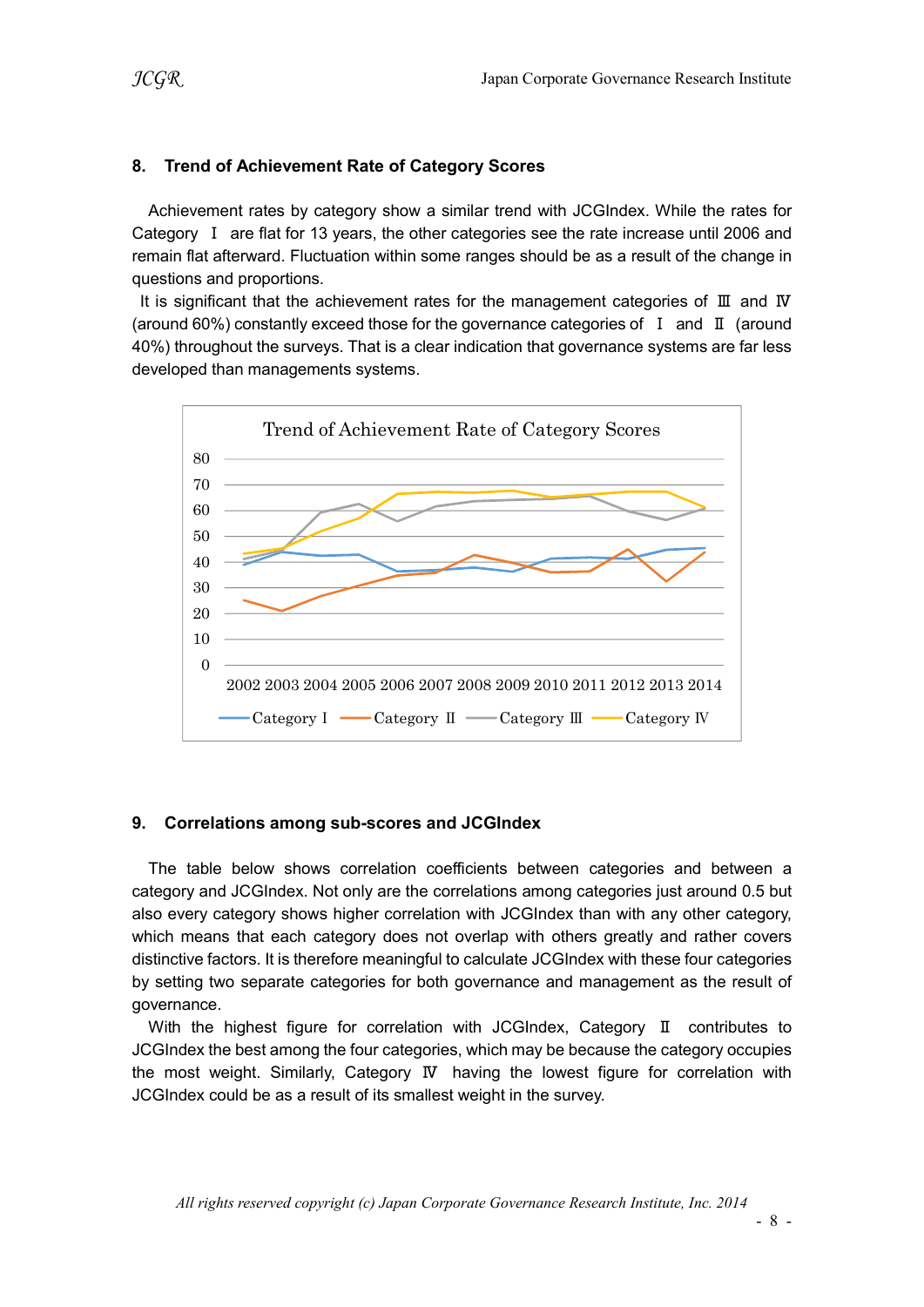|                 | Category | Category II | Category $\mathbb I$ | Category IV | <b>JCGIndex</b> |
|-----------------|----------|-------------|----------------------|-------------|-----------------|
| Category        | 1.0000   |             |                      |             |                 |
| Category<br>П   | 0.5744   | 1.0000      |                      |             |                 |
| Category<br>Ш   | 0.5010   | 0.5513      | 1.0000               |             |                 |
| Category IV     | 0.4741   | 0.4845      | 0.5295               | 1.0000      |                 |
| <b>JCGIndex</b> | 0.7808   | 0.9102      | 0.7735               | 0.6604      | 1.0000          |

#### Correlation Coefficients between JCGIndex and Category Scores

#### 10. High JCGIndex companies and low JCGIndex companies

The mean of JCGIndex is 49.66, and the standard deviation of JCGIndex is 12.30 for 2014. Mean plus a standard deviation equals to 61.96 and mean minus a standard deviation equals to 37.36. From these calculations, we define JCGIndex of 62 or more to be high JCGIndex, and JCGIndex of 37 or less to be low JCGIndex. With the actual number of high JCGIndex companies being 18 and low JCGIndex companies 18, the distribution of JCGIndex is close to normal distribution (in a normal distribution, companies above/below a standard deviation would constitute approximately 15.9% for each, so the number would be 19 for each).

The table below exhibits the sub-scores by category and JCGIndex of the high and low JCGIndex companies.

High JCGIndex companies achieve twice as much JCGIndex as low JCGIndex companies. In addition, the sub-scores for High JCGIndex companies are far better than those for low JCGIndex companies in every category. This indicates that every category function as a condition for high JCGIndex companies.

|                            | ັ        | ັ    |      |     |                 |
|----------------------------|----------|------|------|-----|-----------------|
|                            | Category |      |      |     |                 |
|                            |          | П    | Ш    | N   | <b>JCGIndex</b> |
| High JCGIndex<br>companies | 14.1     | 31.1 | 18.1 | 6.4 | 69.9            |
| Low JCGIndex<br>companies  | 6.4      | 11.6 | 10.2 | 3.6 | 31.8            |

| JCGIndex and Category Scores of High and low JCGIndex companies |  |  |  |
|-----------------------------------------------------------------|--|--|--|
|-----------------------------------------------------------------|--|--|--|

The table above presents, however, that the difference between high and low JCGIndex companies is relatively small in Categories Ⅲ and Ⅳ for management evaluation and significantly large in CategoriesⅠ and Ⅱ for governance evaluation. The difference is especially remarkable in Category Ⅱ for functions and composition of board of directors, clearly implying that high JCGIndex companies and low JCGIndex companies are differentiated with board of directors as the center of corporate governance system. As for management system, the companies see larger difference in Category Ⅳ for disclosure and transparency.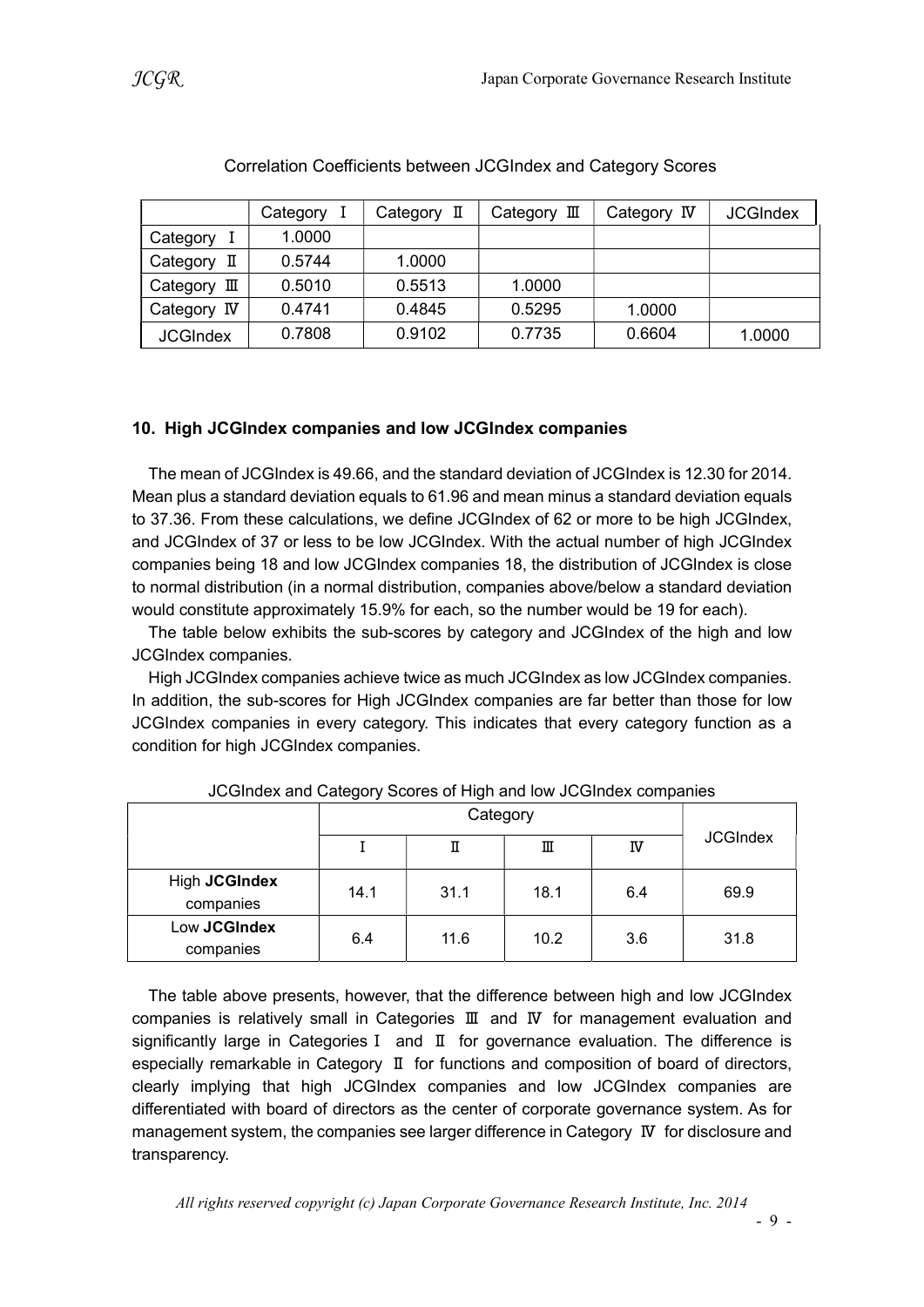# 11. Companies with high JCGIndex

The list of 22 companies that marked the JCGIndex of 60 or higher is attached to this report.

### 12. 2014 survey as compared to the past ones

2014 marks the 13th JCGIndex Survey, which began in 2002. Even though we once had more than 400 respondents, we have had just around 120 in the past five years. With all major changes made in the questions this time, the JCGIndex and the four sub-scores in this survey present very similar patterns to those in the past surveys.

The changes were made especially in Category Ⅱ, whose weight significantly rose from 26 to 46. This made the correlation coefficient between CG2 and the JCGIndex 0.91. Below are correlation coefficients between categories and between a category and JCGIndex in the last survey.

|                 | Category | Category II | Category $\mathbb I$ | Category IV | <b>JCGIndex</b> |
|-----------------|----------|-------------|----------------------|-------------|-----------------|
| Category        | 1.0000   |             |                      |             |                 |
| Category<br>П   | 0.5581   | 1.0000      |                      |             |                 |
| Category<br>Ш   | 0.5508   | 0.6046      | 1.0000               |             |                 |
| Category IV     | 0.5032   | 0.6042      | 0.6647               | 1.0000      |                 |
| <b>JCGIndex</b> | 0.7974   | 0.8458      | 0.8386               | 0.8289      | 1.0000          |

In the previous survey, each category showed a very similar level of correlation with the JCGIndex. This time, however, Category Ⅱ correlates with the JCGIndex more than the other categories do. Hence, CG2 can serve as a substitution for the JCGIndex.

Among the categories in the JCGIndex Survey, only Categories I and II are directly related to governance. Categories Ⅲ and Ⅳ for management are incorporated into the survey because the management system of a company represents its governance. However, the scores on management system might contain some noises because the management system could be influenced by other factors than governance. That concludes that the JCGIndex should be best made up of only Category Ⅰ and Category Ⅱ.

With governance by board of directors being current corporate best practice, this time's JCGIndex Survey that assigns the score for Category Ⅱ crucial weight to determine the JCGIndex would fairly gain further importance.

# 13. Closing remarks

According to Table 5, the overall trends of the JCGIndex have seen little changes since around 2007. Even though several reforms had been implemented, starting from the introduction of company with committees, etc. (currently company with committees under the Companies Act) through the revised Act on Special Provisions on the Commercial Code Concerning Audits, etc. of Stock Companies in April 2003, the corporate governance in Japan has hardly improved.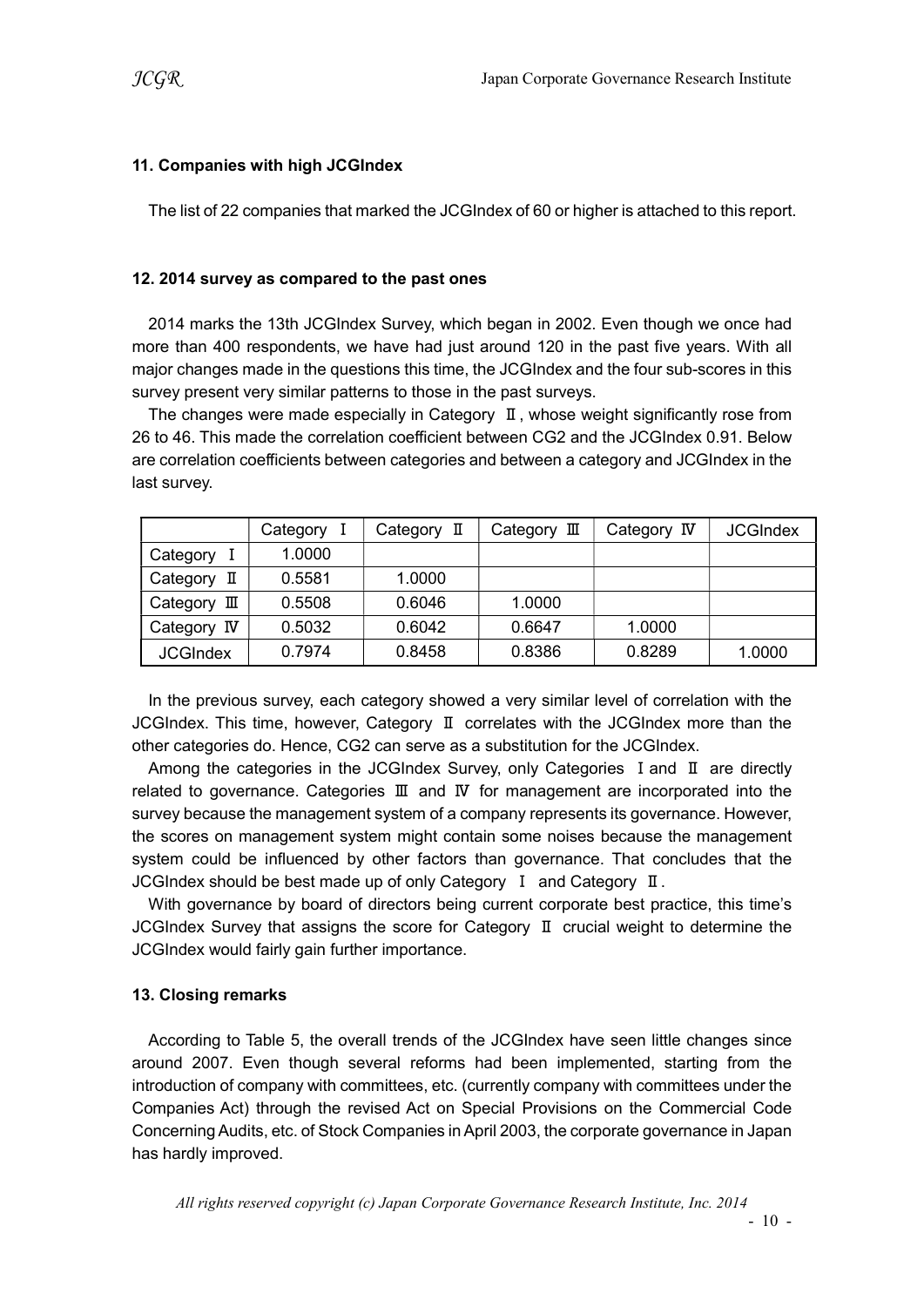After shooting the "arrows" of monetary and fiscal policies, Abenomics formulated the Japan Revitalization Strategy as the third and the last arrow of the growth strategy. The growth strategy expects the companies to draw up their own growth strategies and aims at putting the country's economy back on track. Since it requires the companies to actively engage in capital investment, executives should be incentivized to maximize shareholder value. Corporate governance is that incentive. Hence, board of directors tasked with the governance is essential for growth.

Recognizing the importance of corporate governance, Abenomics started to push forward corporate governance reforms last year. In February 2014, Japan's Stewardship Code was formulated as "Principles for Responsible Institutional Investor." Effective May 1, 2015, the revised Companies Act introduces company with audit and supervisory committee. Furthermore, the Financial Services Agency and the Tokyo Stock Exchange are working on establishing the Corporate Governance Code. It is questionable if just copying the Stewardship Code in the UK and the American corporate governance code could work in Japan, where the behaviors of investors and companies are different from what is assumed by the original codes. Nevertheless, the ongoing corporate governance reforms are concrete unlike those in the past, and worth trusting. Unless securing the effectivity of the corporate governance reforms, the growth strategy will not succeed and there will be no future for Japan.

JCGR continues to watch the developments of corporate governance in Japan and plans to conduct the 14th JCGIndex Survey in 2015, when the revised Companies Act and the Corporate Governance Code are to be enforced. We ask for your continuous understanding and cooperation.